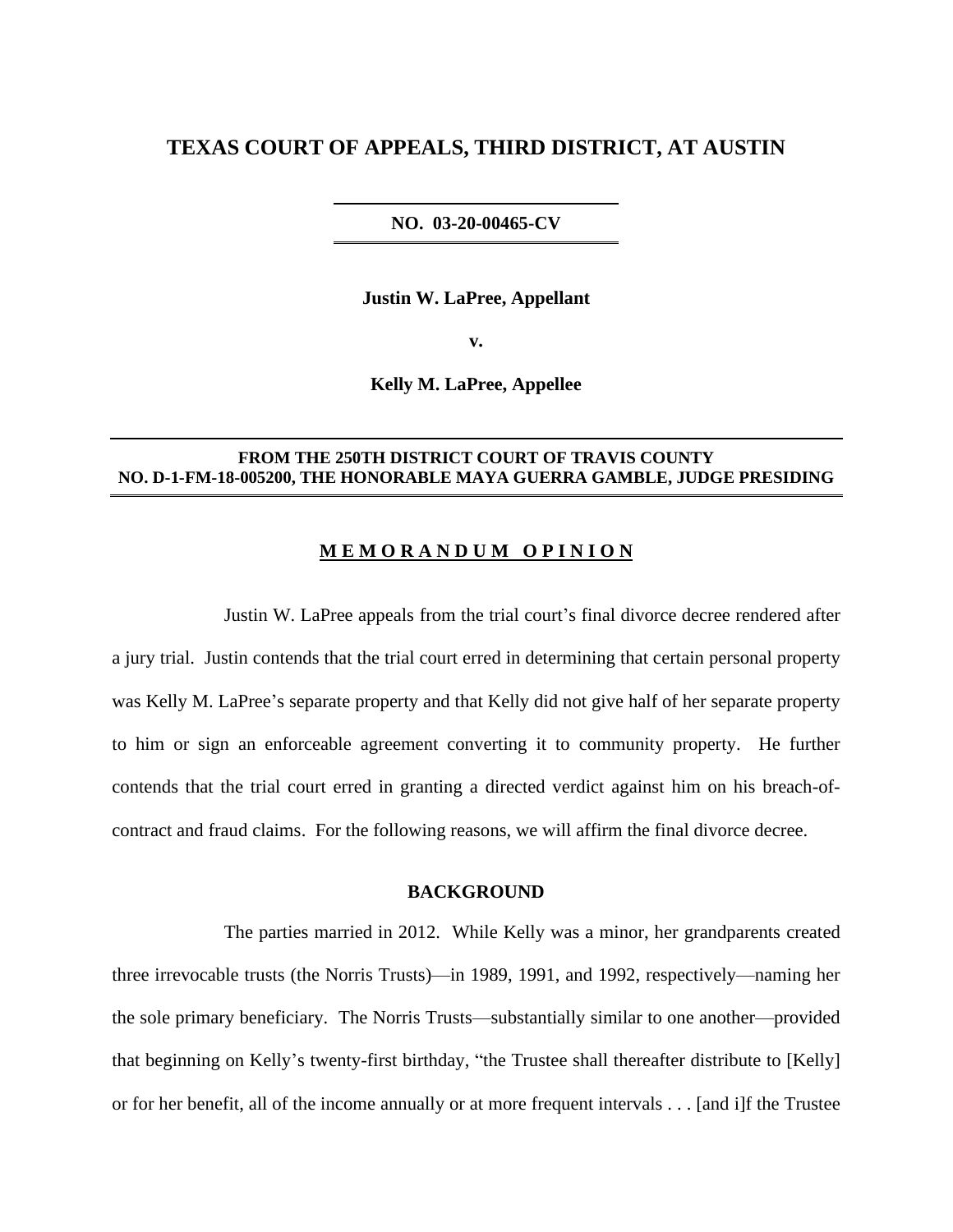deems necessary, he shall be authorized to make distributions of trust principal, in addition to income, for the care, comfort, support and education of [Kelly]." Each trust had a corresponding Charles Schwab account containing stocks and bonds. Per the trusts' terms, upon Kelly's thirtysecond birthday the trustee (who was the same person for the three trusts) had the discretion to "distribute the balance then remaining of the trust estate" to her. Kelly turned thirty-two during the marriage, on April 16, 2017. Shortly thereafter, the trustee terminated the Norris Trusts and distributed their contents to Kelly by removing the trust designation from the Charles Schwab accounts and identifying her as the accounts' sole owner. The total value of the Norris Trusts was approximately \$2.3 million.

On June 26, 2017, Kelly and Justin retained attorney Rhonda Brink to assist them with estate planning. Brink's engagement letter, which she and the parties signed, included the following statement: "We discussed the characterization of property as separate or community, and you told me that you consider your current assets (including the funds that Kelly has inherited thus far) to be community property." Brink created a revocable trust (Revocable Trust) for Justin and Kelly, naming them both trustors and co-trustees. Justin and Kelly signed an accompanying revocable trust agreement (Agreement) on October 25, 2017, which included the following statement: "At the time this Agreement is signed, TRUSTORS contemplate that all of their assets that will be transferred to the Trust will be community property." It also contained the following provision in paragraph 18.2: "[A]n individual TRUSTOR, without joinder of the other TRUSTOR, can modify or revoke this Agreement in writing during the TRUSTORS' joint lifetimes while that individual TRUSTOR is not disabled with respect to any separate property of that individual TRUSTOR held as an asset of the Trust and such individual TRUSTOR may terminate this Agreement in whole or in part with respect to such separate property by written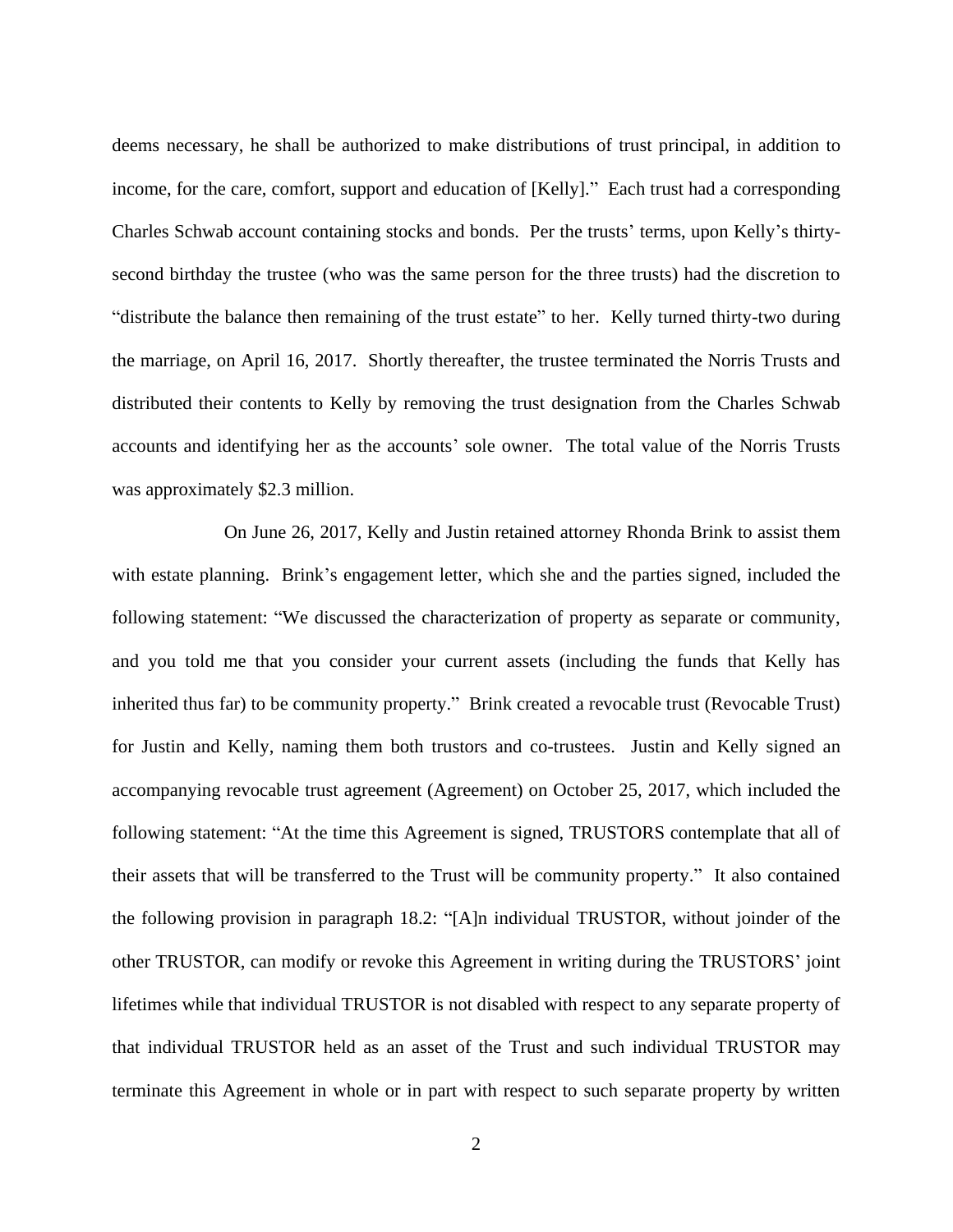notice delivered to the TRUSTEE." The Revocable Trust was funded with ten dollars, and Justin and Kelly thereafter opened a joint Charles Schwab trust account with an account number ending in 9339 (the 9339 Account). Between December 2017 and March 2018, Kelly transferred all of the stocks and bonds in the three Charles Schwab accounts corresponding to the Norris Trusts to the joint 9339 Account.

Kelly filed an original petition for divorce in August 2018. Justin answered and counter-petitioned. In an amended counter-petition, Justin brought causes of action against Kelly for breach of contract and fraud, alleging that she had promised or agreed that the Norris Trusts would be community property. In January 2019, Kelly filed a "Motion for Partial Summary Judgment to Characterize Separate Property"—and in March 2019 an amended motion—seeking a finding that particular assets, including those transferred into the 9339 Account from the Norris Trusts, are her separate property. Among the evidence she attached was the following: (1) copies of the Revocable Trust, Agreement, and Norris Trusts; (2) her affidavit; (3) copies of statements for the 9339 Account; (4) Justin's testimony from a prior hearing; (5) the deposition testimony of Brink; (6) a tracing and characterization report from her expert, Robert A. Metz; and (7) a September 10, 2018 letter Kelly sent to Justin revoking the Agreement with respect to "all of [her] separate property" held as assets of the Revocable Trust, pursuant to paragraph 18.6 of the Agreement. Justin filed a response to Kelly's motion, to which he attached evidence including his affidavit, a copy of the notes that Brink took during the parties' June 16, 2017 estate-planning meeting, and Brink's engagement letter.

In a May 7, 2019 order, the trial court granted Kelly's partial summary-judgment motion, determining that (1) the Agreement "does not constitute an agreement to convert separate property to community property because it does not meet the requirements of Texas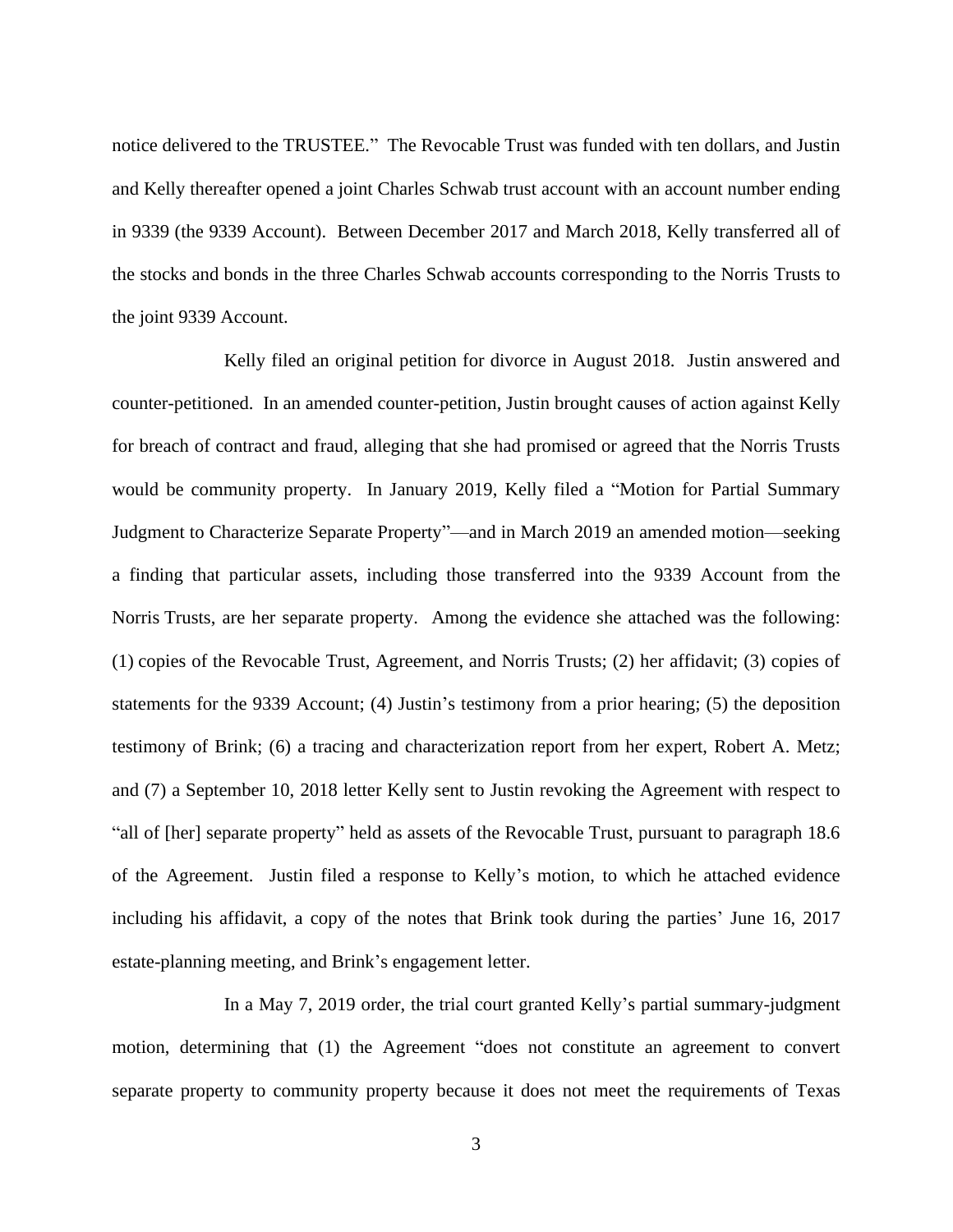Family Code § 4.203" and (2) "the creation [of] the Revocable Living Trust does not constitute a gift" from Kelly to Justin.

In October 2019, Kelly filed a "Motion for Partial Summary Judgment to Characterize Kelly M. LaPree's Separate Property as of April 16, 2017." In this motion, Kelly sought a finding that as of her thirty-second birthday, "each and every monetary asset . . . held in [the Norris Trusts] . . . was her sole and separate property." She supported her motion with her affidavit; account statements for the assets in the Norris Trusts for the period April 1-30, 2017; and Justin's testimony. That same day she filed a "Motion for Partial Summary Judgment to Find Kelly M. LaPree's Revocation and Termination of Trust Agreement with Respect to Her Separate Property Held in Trust Valid" and shortly thereafter a "Motion for Partial Summary Judgment to Characterize Trust Assets and Real Property as Separate Property." Kelly supported her latter motion with, among other evidence, Metz's affidavit and accompanying exhibits. In separate December 20, 2019 orders, the trial court (1) overruled Justin's objection to the entire affidavit of Metz but sustained his hearsay objections to the affidavit's exhibits 10-19 and (2) granted in part Kelly's latter motion by finding that as of September 30, 2019, the total value of Kelly's separate property in the 9339 Account was \$2,337,496 and the total value of the parties' community property in the account was \$2,593.<sup>1</sup>

In late January 2017, a jury trial was held. After the parties rested, the trial court granted Kelly's motion for directed verdict regarding Justin's fraud and breach-ofcontract claims. The sole issue submitted to the jury was conservatorship of the children. The trial court signed a final divorce decree on September 11, 2020 that, among other findings

<sup>&</sup>lt;sup>1</sup> The order denied some portions of Kelly's motion and granted other portions, but we do not recite those particulars because they are not relevant to the issues on appeal.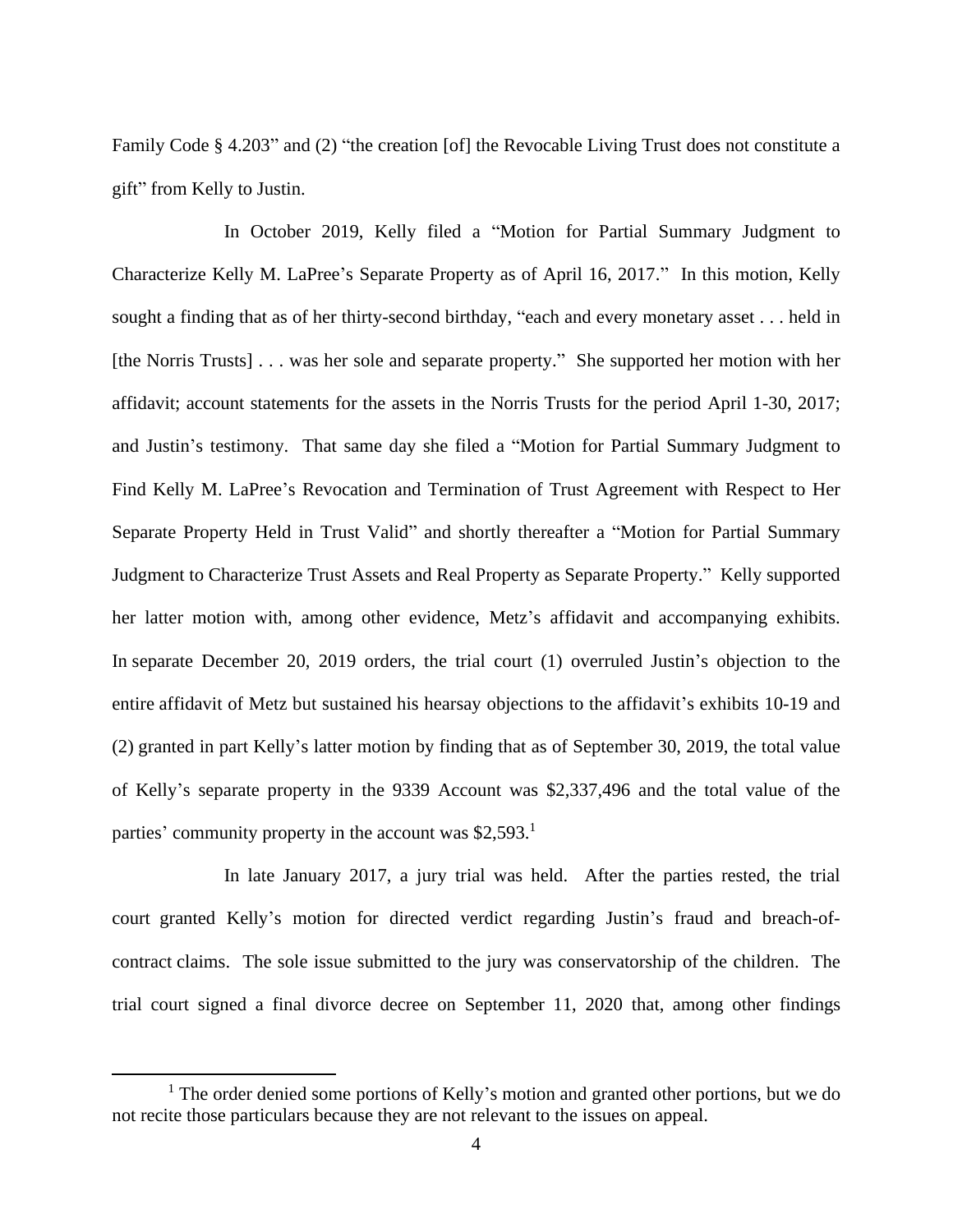and determinations, affirmed its two partial summary-judgment orders. Justin timely perfected this appeal.

#### **DISCUSSION**

In his first issue, Justin contends that the trial court erred in granting partial summary judgment determining that (1) the Agreement did not constitute an enforceable agreement converting the corpus of the Norris Trusts from separate property to community property, *see* Tex. Fam. Code § 4.203; and (2) Kelly did not give half of the separate property she inherited from the Norris Trusts to Justin.<sup>2</sup> We conclude that the trial court did not err with respect to either determination.<sup>3</sup>

Section 4.203 of the Family Code provides the exclusive method for conversion of separate property into community property. *See id.*; *In re Estate of Cunningham*, 390 S.W.3d 685, 688–89 (Tex. App.—Dallas 2012, no pet.). A conversion agreement must (1) be in writing, (2) be signed by both spouses, (3) identify the property being converted, and (4) specify that the property is being converted to the spouses' community property. Tex. Fam. Code § 4.203. Justin contends that the Agreement meets each of these requirements, but we disagree as to the fourth requirement.

 $2$  Apart from the consequences of a purported conversion or gift and the characterization of any income distributed from and possibly reinvested in the Norris Trusts during marriage, it is undisputed that the corpus of the Norris Trusts was Kelly's separate property. *See* Tex. Const. Art. XVI, § 15 (All real and personal property of a spouse "owned or claimed before marriage" "shall be the separate property of that spouse."); Tex. Fam. Code § 3.001 (similarly defining separate property); *see also* Tex. Fam. Code § 3.003 (noting that, while any property possessed by either spouse during or on dissolution of marriage is presumed to be community property, such presumption may be overcome by clear and convincing evidence establishing that property at issue is separate).

<sup>&</sup>lt;sup>3</sup> The standard of review for summary judgments is well-established and will not be recited here. *See* Tex. R. Civ. P. 166a(c); *Valence Operating Co. v. Dorsett*, 164 S.W.3d 656, 661 (Tex. 2005).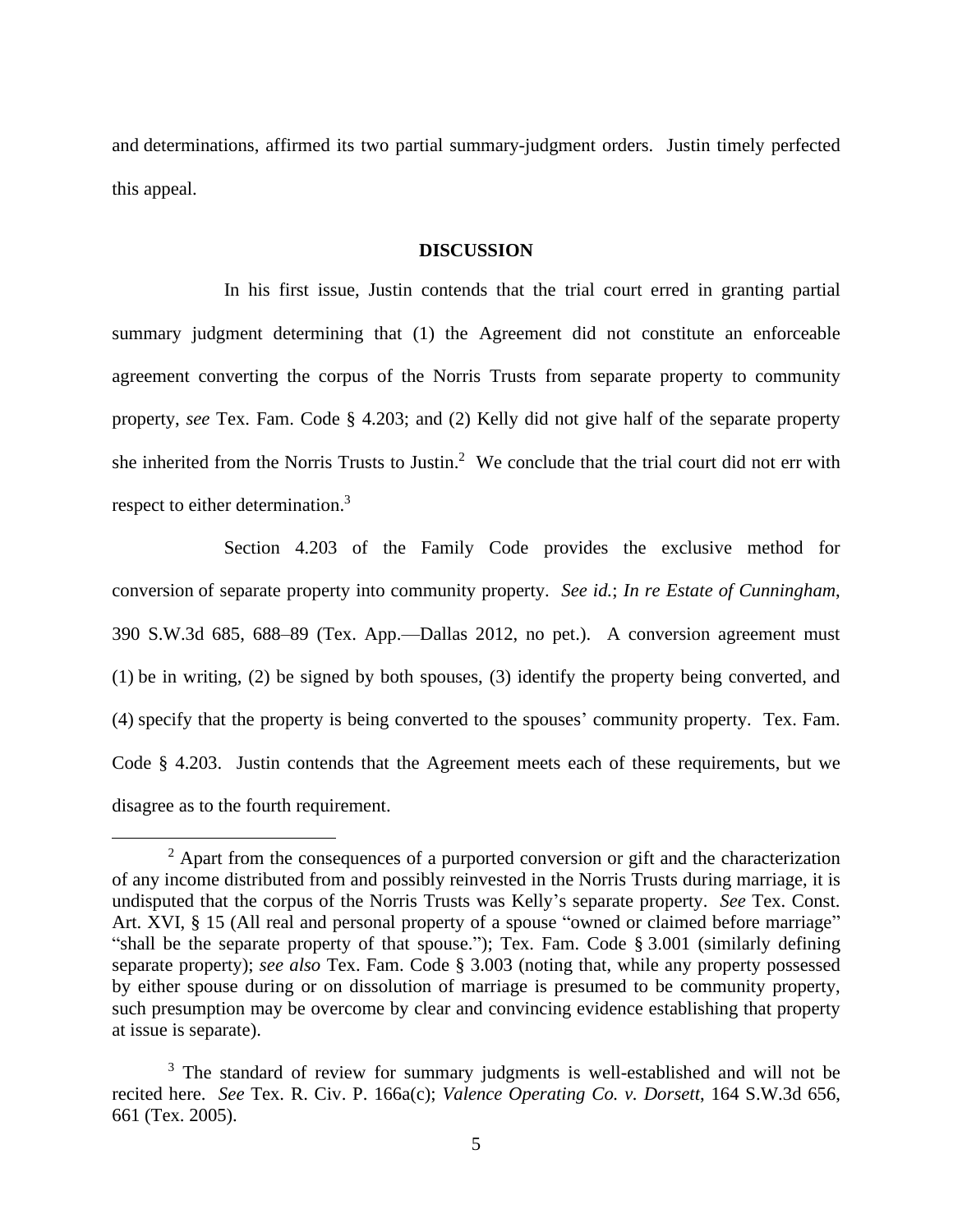The only provision in the Agreement on which Justin relies to support the fourth requirement is the statement that the parties "contemplate that all of their assets that *will be transferred* to the trust will be community property." (Emphasis added.) However, this statement does not specify that the assets *are being converted* to separate property, despite Section 4.203's express requirement—by use of the present tense—that a property conversion occur contemporaneously, as opposed to in the future. *See id.* At best, the statement signifies an aspiration about future unspecified property—that unspecified property transferred into the Revocable Trust *will be* community property. However, even if that statement signified the parties' *intention* that future funding of the Revocable Trust "will be" community property, paragraph 18.2 of the Agreement expressly provides for the possibility that the Revocable Trust might *also* contain the parties' respective separate property. The statement on which Justin relies cannot be read to irrevocably convert to community property all of the parties' respective separate property that henceforth is transferred into the Revocable Trust because the provision in paragraph 18.2 directly contemplates that some of the property held in the Revocable Trust might instead be separate property. In light of the statute's express requirement that a conversion agreement identify which property is *presently being converted*—which it does not do—and because Justin's proposed construction of the Agreement is at odds with paragraph 18.2, we conclude that the Agreement does not constitute an enforceable agreement to convert Kelly's separate property into community property. The trial court did not err in granting Kelly partial summary judgment on this issue.

We next turn to Justin's contention that Kelly gave him half of the separate property she inherited from the Norris Trusts. To support the alleged gift, he relies on his affidavit statement that "[o]n or about June of 2017, Kelly . . . told me that she intended to give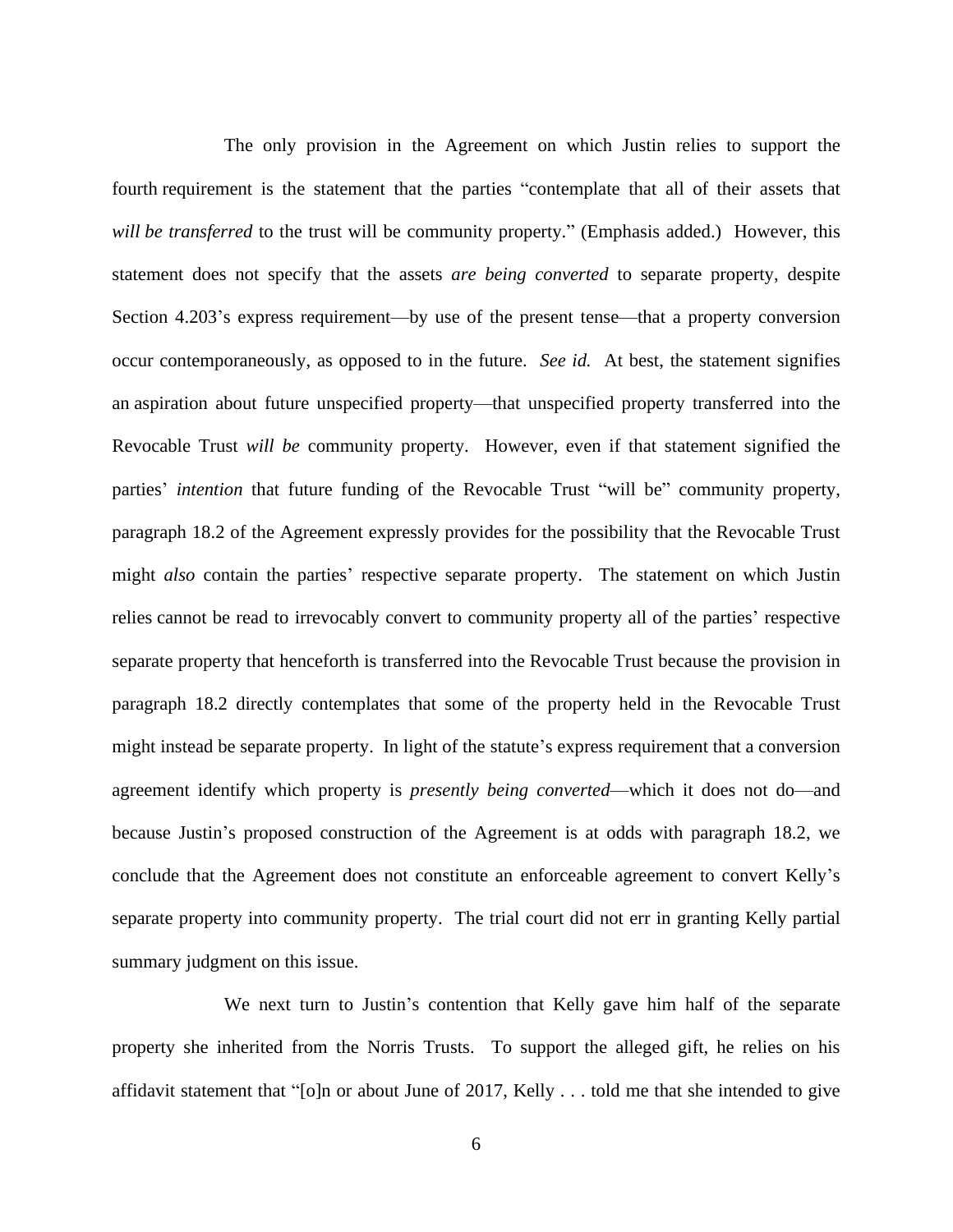me one-half interest in the \$2.3 million she was receiving from [the] Norris Trust[s] . . . by forming the" Revocable Trust. He also relies on Kelly's transfer to the 9339 Account the \$2.3 million in assets from the Norris Trusts.

A gift is a voluntary transfer of property to another made gratuitously and without consideration. *Nipp v. Broumley*, 285 S.W.3d 552, 558 (Tex. App.—Waco 2009, no pet.). "Three elements are required to establish the existence of a gift: (1) the donor's intent to make a gift; (2) delivery of the property; and (3) acceptance of the gift. Donative intent must exist at the time of the transfer, not at the time of a subsequent event." *Id.* Donative intent means that the donor "absolutely and irrevocably" intends to divest herself of the "title, dominion, and control of the subject of the gift in praesenti at the very time [s]he undertakes to make the gift," and involves the "irrevocable transfer of the present title, dominion, and control of the thing given to the donee, so that the donor can exercise no further act of dominion or control over it." *Id.* at 559. In reviewing the trial court's summary judgment on this issue, we consider whether the evidence creates a genuine issue of material fact on these elements. *See* Tex. R. Civ. P. 166a(c).

Kelly's alleged statement to Justin in June 2017 does not create a genuine issue of material fact on the "donative intent" element of a gift because there was no contemporaneous transfer of property. *See Nipp*, 285 S.W.3d at 558–59 ("[T]he requisite donative intent is established by, among other things, evidence that the donor intended an *immediate and unconditional* divestiture of his or her ownership interests and an immediate and unconditional vesting of such interests in the donee."); *see also Ellebracht v. Ellebracht*, 735 S.W.2d 658, 659 (Tex. App.—Austin 1987, no writ) (noting that donative intent of grantor at time of conveyance is "controlling factor" in proof of gift). Furthermore, Kelly's deposits to the 9339 Account of the Norris Trust assets cannot establish donative intent. *See* Tex. Est. Code § 113.012 ("During the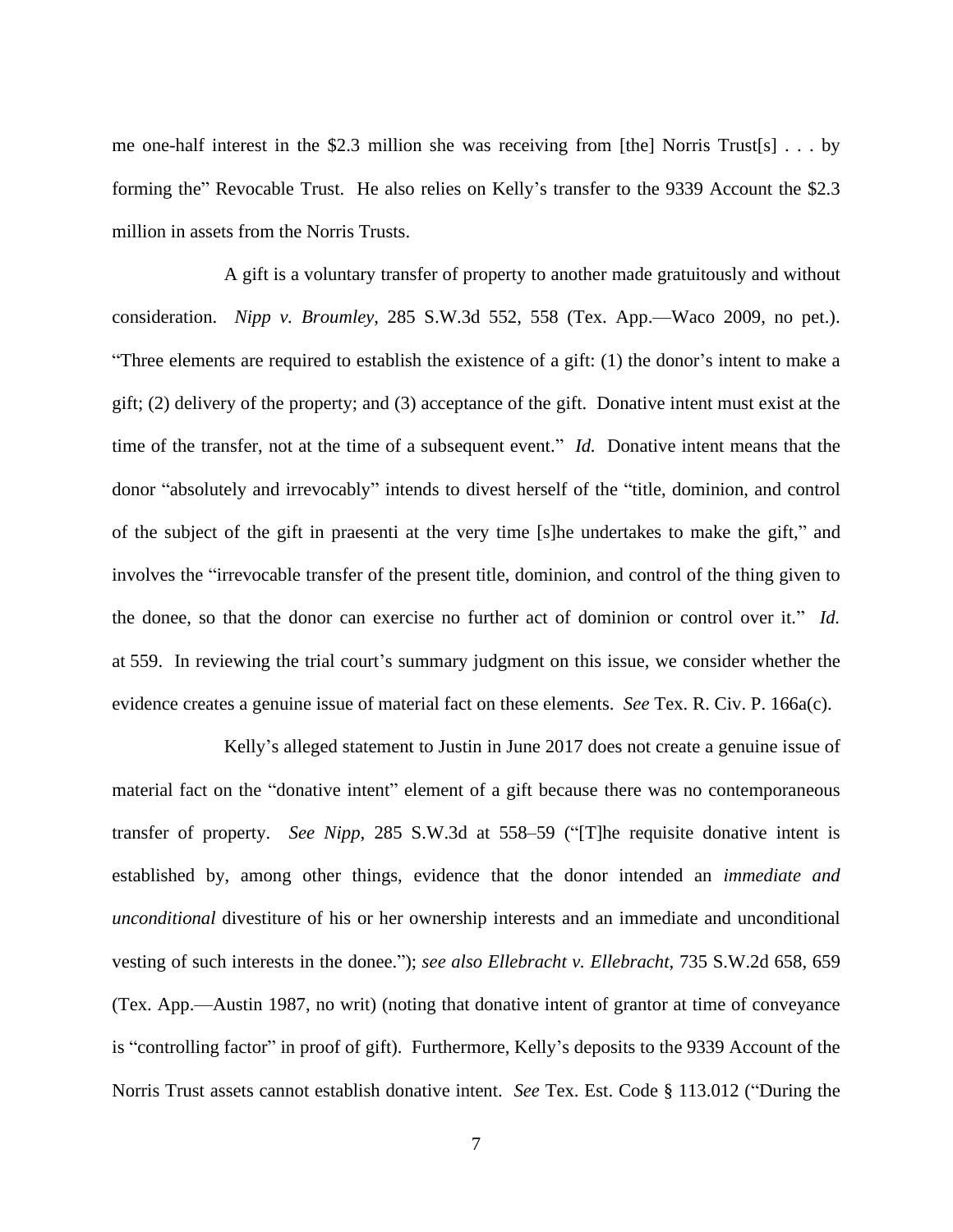lifetime of all parties to a joint account, the account belongs to the parties in proportion to the net contributions by each party to the sums on deposit unless there is clear and convincing evidence of a different intent."). Moreover, the Agreement's express terms granted both Kelly and Justin equal control and title to the transferred Norris Trust assets as well as permitting Kelly, as the owner of separate property transferred into the Revocable Trust, to unilaterally revoke the trust as to her separate property held therein. This retention of control by Kelly over her separate property conclusively negates any donative intent on her part evidencing that she "absolutely and irrevocably" intended to divest herself of the "title, dominion, and control" of the Norris Trust assets and could exercise "no further act of dominion or control over" the property. *See Nipp*, 285 S.W.3d at 559. Justin does not identify any evidence in the record that creates a material fact issue supporting his allegation that Kelly had donative intent when she transferred the Norris Trust assets into the 9339 Account. We therefore conclude that the trial court did not err in determining that, as a matter of law, Kelly did not make a gift of half of her separate property to Justin. *See* Tex. R. Civ. P. 166a(c).

In his second issue, Justin contends that the trial court erred in finding, as a matter of law, that the majority of the assets in the 9339 Account is Kelly's separate property. To the extent we understand his argument, he appears to be contending that Kelly was required to prove that all of the funds in the Charles Schwab accounts corresponding to the Norris Trusts *prior* to the trusts' termination on April 16, 2017 were, in fact, separate property (i.e., trust principal) as opposed to reinvested income (i.e., community property) that was comingled with Kelly's separate property. Without such proof, his argument continues, Metz's tracing of the funds from April 16, 2017 until their deposit into the 9339 Account—with which tracing Justin does not take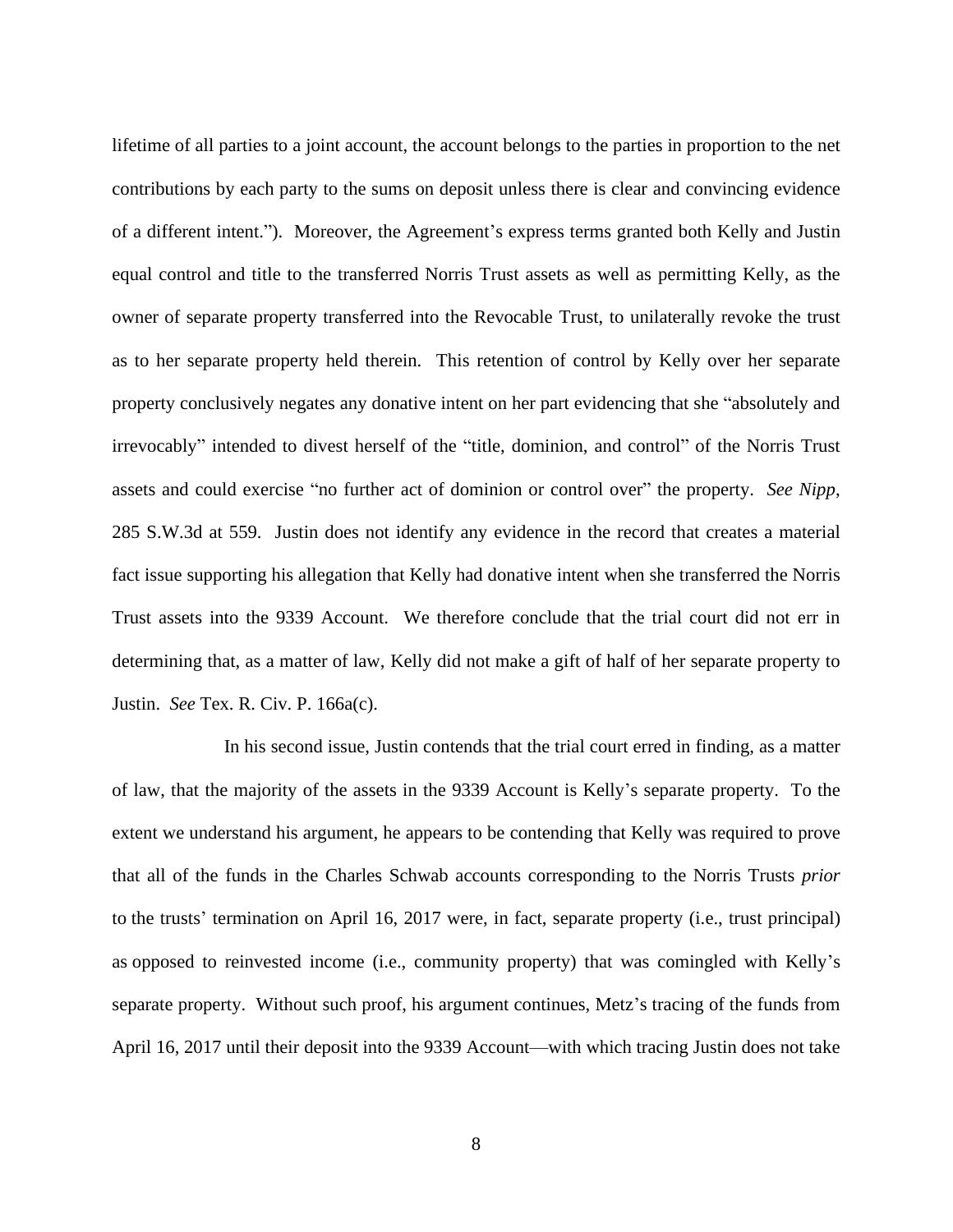issue—"fails" because it is based on the "false premise" that all of the funds in the Norris Trusts prior to then were separate property.<sup>4</sup>

Justin's argument fails for two reasons. First, in his testimony at a February 2019 hearing, Justin admitted that he never contributed "any money" to the 9339 Account and that the "entire assets" in the 9339 Account were funded from Kelly's separate property. A party's judicial admission estops him from challenging its truth. *See Russell v. Russell*, No. 01-04- 00984-CV, 2006 WL 241476, at \*3 (Tex. App.—Houston [1st Dist.] Feb. 2, 2006, no pet.) (mem. op.) (holding that wife's statement in inventory she filed with court characterizing property as spouse's separate property estopped her from challenging its characterization on appeal); *see also In re Marriage of Douthit*, 573 S.W.3d 927, 930–31 (Tex. App.—Amarillo 2019, no pet.) (holding that wife's testimony that spouse owned property before marriage estopped her from complaining on appeal that spouse did not establish fact of separate property with sufficient evidence). Secondly, any distributions of income from the Norris Trusts that Kelly received during the marriage (and which might have been reinvested into the Norris Trusts) constituted her separate property because she had no present possessory right to any of the corpus by virtue of the trusts' express terms. *See Sharma v. Routh*, 302 S.W.3d 355, 357 (Tex. App.—Houston [14th Dist.] 2009, no pet.) (holding that income distributions from trust during marriage are community property only if recipient has present possessory right to part of trust corpus); *see also Benavides v. Mathis*, 433 S.W.3d 59, 63–64 (Tex. App.—San Antonio 2014, pet. denied) (holding that because trust was irrevocable and husband had no present, possessory right to any part of its corpus, income distributions from trust during marriage were husband's separate property). While Justin acknowledges that *Sharma* states the correct rule, he

<sup>&</sup>lt;sup>4</sup> Metz did not perform line-item tracing for the three Charles Schwab Norris Trust accounts for the period prior to April 16, 2017.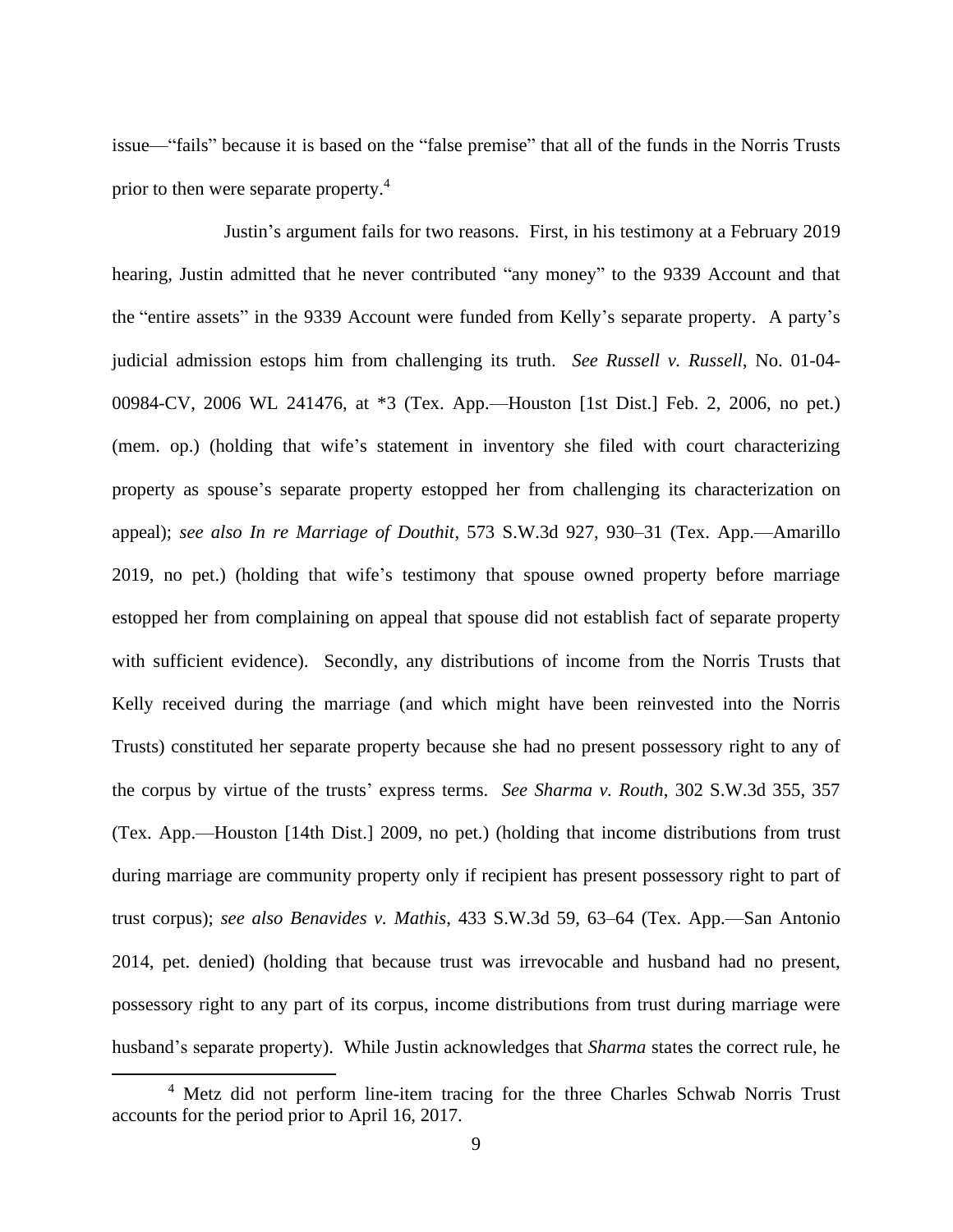contends that the Norris Trusts "raise the possibility that Kelly had a right to the trust corpus" before her thirty-second birthday due to the trusts' provisions allowing the trustee, if he deemed it necessary, to distribute trust corpus to Kelly for her care, comfort, support, and education. Such language did not confer on Kelly a present, possessory interest in the Norris Trust corpus because it did not allow her to compel the trustee to distribute any of the trust corpus and provided merely for the trustee's discretion in making principal distributions to her. *See Ridgell v. Ridgell*, 960 S.W.2d 144, 147–48 (Tex. App.—Corpus Christi-Edinburg 1997, no pet.) ("Under a discretionary trust . . . the beneficiary is entitled only to the income or principal that the trustee, in its discretion, shall distribute to him. The beneficiary cannot compel the trustee to pay him or apply for his use any part of the trust property." (citation omitted)). The trial court did not err in determining, as a matter of law, that the majority of assets in the 9339 Account is Kelly's separate property. We accordingly overrule Justin's second issue.

In his third issue, Justin contends that the trial court erred in directing a verdict in favor of Kelly on his fraud and breach-of-contract claims because the evidence raised a material fact issue on each. *See Prudential Ins. Co. of Am. v. Financial Rev. Servs., Inc.*, 29 S.W.3d 74, 77 (Tex. 2000) (outlining standard of review for directed verdict). To prevail on his breach-ofcontract claim, Justin needed to establish the following: (1) the existence of a valid contract, (2) his performance or tendered performance, (3) Kelly's breach of the contract, and (4) damages as a result. *Valero Mktg. & Supply Co. v. Kalama Int'l, LLC*, 51 S.W.3d 345, 351 (Tex. App.— Houston [1st Dist.] 2001, no pet.). The elements of a valid and enforceable contract are (1) an offer, (2) acceptance in compliance with the terms of offer, (3) a meeting of the minds, (4) each party's consent to the terms, (5) consideration, and—for written contracts—(6) execution and delivery of the contract with the intent that it be mutual and binding. *Pearson v. Fullingim*,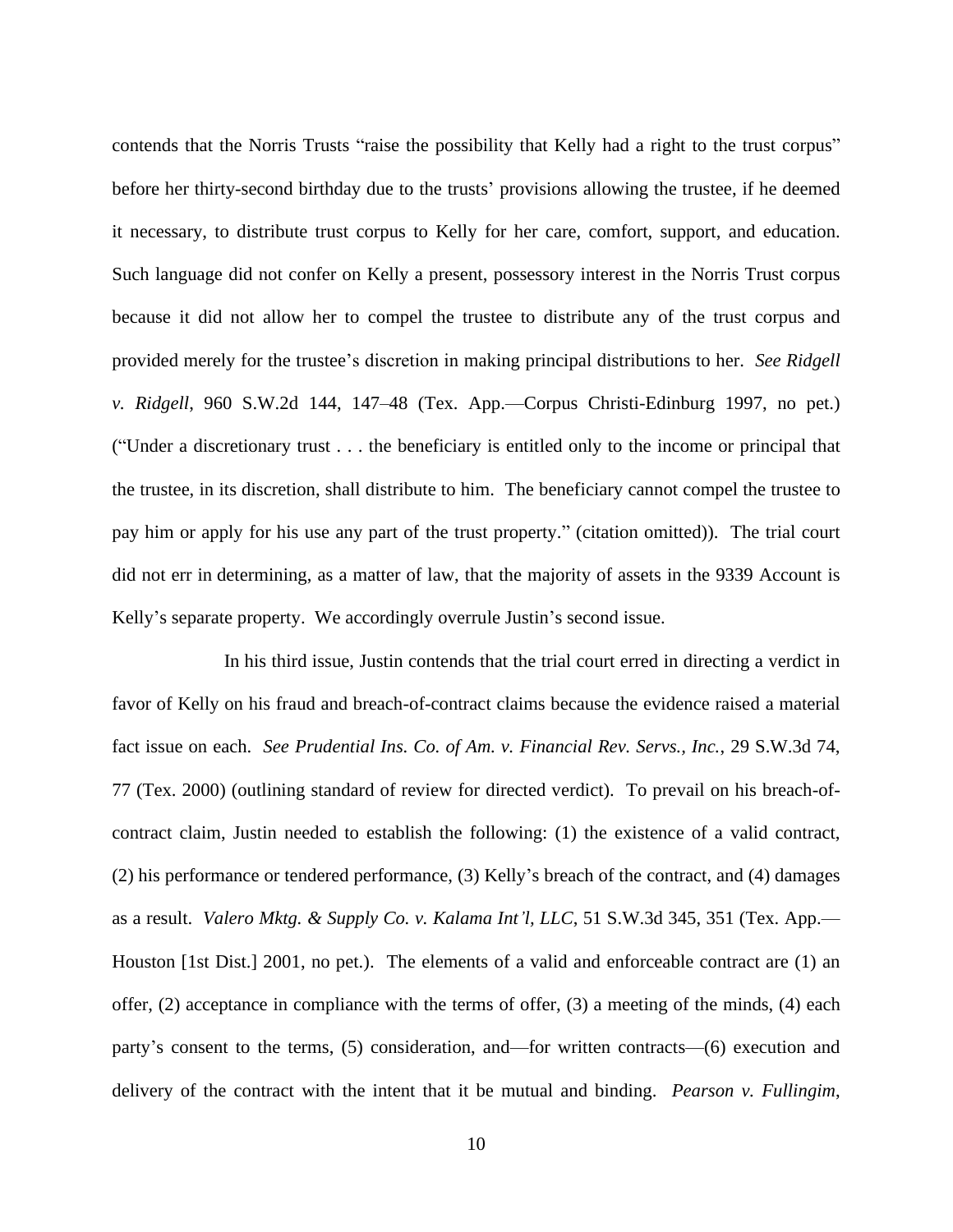No. 03-03-00524-CV, 2006 WL 358230, at \*3 (Tex. App.—Austin Feb. 17, 2006, no pet.) (mem. op.).

Justin contends that he and Kelly had both an oral and a written contract specifying that the Norris Trust funds would become community property. The oral contract, he argues, consisted of Kelly's promise—"multiple times" before the creation of the Revocable Trust—that proceeds she received in the future from the Norris Trusts would be community property. The written contract, he contends, is the Agreement's provision that the parties "contemplate that all of their assets that will be transferred to the Trust will be community property." We conclude, as a matter of law, that neither the Agreement nor Kelly's oral "promises" constitute valid contracts requiring Kelly to convert her separate property to community property. Besides allowing for an end-run around Section 4.203, Justin's argument dispenses with a necessary element of a valid contract: consideration, i.e., mutuality of obligation, which is a bargained-for exchange of promises. *Federal Sign v. Texas S. Univ.*, 951 S.W.2d 401, 408–09 (Tex. 1997). "A contract that lacks consideration, lacks mutuality of obligation and is unenforceable." *Id.* Justin has pointed to no evidence of probative force in the record raising a fact issue to show that the alleged oral and written contracts were supported by consideration—specifically, that he promised anything in exchange for Kelly's oral "promises" or that in the written Agreement either party was obligated to do anything. Accordingly, the trial court properly directed a verdict in favor of Kelly on Justin's breach-of-contract claim.

To have prevailed on his fraud claim, Justin needed to establish that (1) Kelly made a material misrepresentation, (2) Kelly knew the representation was false or made it recklessly without any knowledge of its truth, (3) Kelly made the representation with the intent that Justin would act on it or intended to induce Justin's reliance on the representation, and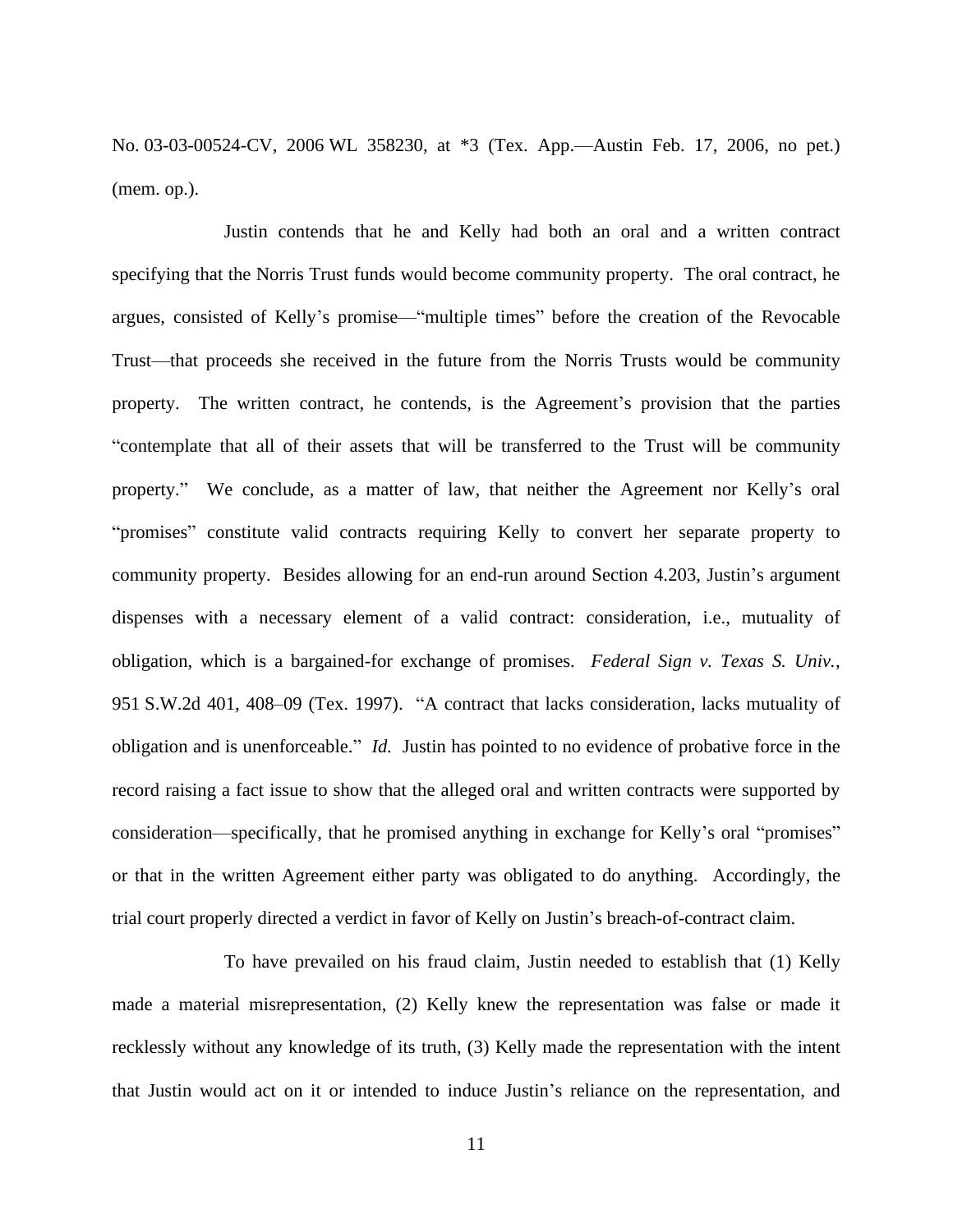(4) Justin suffered an injury by actively and justifiably relying on that representation. *Exxon Corp. v. Emerald Oil & Gas Co.*, 348 S.W.3d 194, 217 (Tex. 2011). We conclude that the trial court properly directed a verdict in Kelly's favor on Justin's fraud claim because there was no evidence raising a material fact issue on at least the first and third elements.

To be actionable, and notwithstanding an exception for certain opinions not applicable here, a misrepresentation must be a false statement of fact or a promise of future performance with the intent not to perform. *See Trenholm v. Ratcliff*, 646 S.W.2d 927, 930 (Tex. 1983). Justin points to the following evidence to support the material-misrepresentation element: (1) Kelly's telling him multiple times that the funds from the Norris Trusts were "going to be community property" and would be "shared" and (2) the Agreement's provision that the parties "contemplate" that assets transferred to the Revocable Trust will be community property. Neither of these representations constitute statements of fact, however, and to the extent that they might constitute promises of future performance, they do not identify any definite promise of future action on Kelly's part and are too vague to support the material-misrepresentation element of fraud. *See Cadle Co. v. Davis*, No. 04-09-00763-CV, 2010 WL 5545389, at \*8 (Tex. App.—San Antonio Dec. 29, 2010, pet. denied) (mem. op.) ("Promises must be specific and definite enough for it to be reasonable to rely upon them," and "Vague representations cannot constitute a material representation actionable under our laws."); *In re Media Arts Grp., Inc.*, 116 S.W.3d 900, 910 (Tex. App.—Houston [14th Dist.] 2003, orig. proceeding) (noting that statement "don't worry about it" was "entirely too vague to constitute a material false representation that party would not enforce arbitration agreement).

Moreover, even if Kelly's representations were actionable, Justin cannot point to any evidence creating a material fact issue on whether he was injured by justifiably relying on